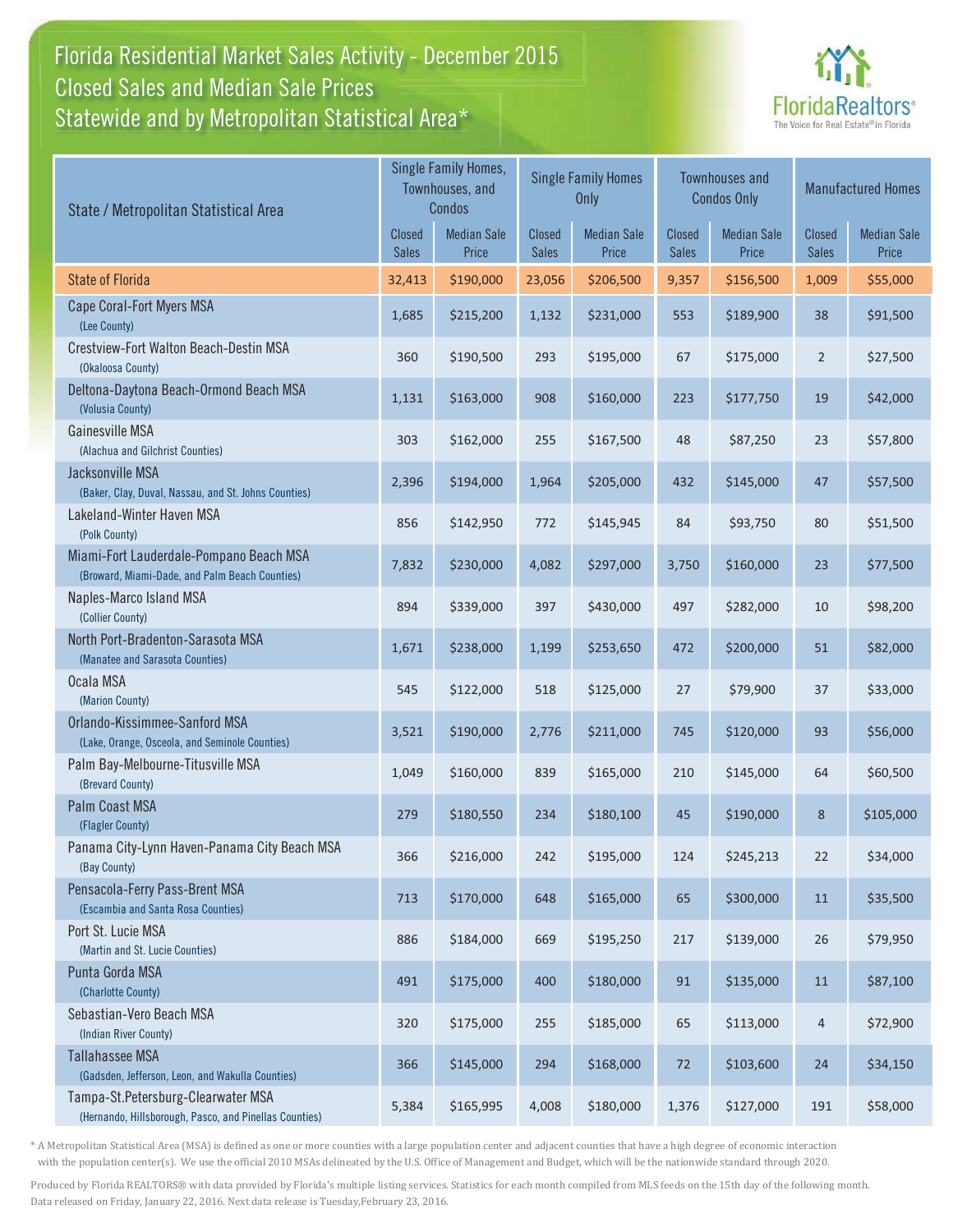### Florida Residential Market Sales Activity - December 2015 Listed by County-Closed Sales and Median Sale Prices



| County                     | Single Family Homes,<br><b>Townhouses, and Condos</b> |                             |                        | <b>Single Family Homes Only</b> |                        | <b>Townhouses and Condos</b><br><b>Only</b> |                        | <b>Manufactured Homes</b>   |  |
|----------------------------|-------------------------------------------------------|-----------------------------|------------------------|---------------------------------|------------------------|---------------------------------------------|------------------------|-----------------------------|--|
|                            | <b>Closed</b><br><b>Sales</b>                         | <b>Median Sale</b><br>Price | Closed<br><b>Sales</b> | <b>Median Sale</b><br>Price     | Closed<br><b>Sales</b> | <b>Median Sale</b><br>Price                 | Closed<br><b>Sales</b> | <b>Median Sale</b><br>Price |  |
| Alachua County             | 291                                                   | \$163,000                   | 243                    | \$173,000                       | 48                     | \$87,250                                    | 13                     | \$57,800                    |  |
| <b>Baker County</b>        | $17$                                                  | \$135,900                   | 16                     | \$137,950                       | $\mathbf{1}$           | \$39,000                                    | $\overline{2}$         | \$55,801                    |  |
| <b>Bay County</b>          | 366                                                   | \$216,000                   | 242                    | \$195,000                       | 124                    | \$245,213                                   | 22                     | \$34,000                    |  |
| <b>Bradford County</b>     | 23                                                    | \$162,500                   | 23                     | \$162,500                       | $\mathbf 0$            | (No Sales)                                  | 5                      | \$31,000                    |  |
| <b>Brevard County</b>      | 1,049                                                 | \$160,000                   | 839                    | \$165,000                       | 210                    | \$145,000                                   | 64                     | \$60,500                    |  |
| <b>Broward County</b>      | 2,885                                                 | \$211,025                   | 1,476                  | \$305,000                       | 1,409                  | \$131,000                                   | 7                      | \$75,000                    |  |
| <b>Calhoun County</b>      | 6                                                     | \$36,250                    | 6                      | \$36,250                        | $\mathbf 0$            | (No Sales)                                  | 3                      | \$40,000                    |  |
| <b>Charlotte County</b>    | 491                                                   | \$175,000                   | 400                    | \$180,000                       | 91                     | \$135,000                                   | 11                     | \$87,100                    |  |
| <b>Citrus County</b>       | 279                                                   | \$105,000                   | 255                    | \$110,500                       | 24                     | \$79,200                                    | 44                     | \$49,600                    |  |
| <b>Clay County</b>         | 287                                                   | \$160,000                   | 259                    | \$170,000                       | 28                     | \$104,450                                   | 14                     | \$43,503                    |  |
| <b>Collier County</b>      | 894                                                   | \$339,000                   | 397                    | \$430,000                       | 497                    | \$282,000                                   | 10                     | \$98,200                    |  |
| <b>Columbia County</b>     | 52                                                    | \$97,500                    | 52                     | \$97,500                        | $\mathbf 0$            | (No Sales)                                  | 12                     | \$57,500                    |  |
| <b>DeSoto County</b>       | 22                                                    | \$124,750                   | 21                     | \$125,000                       | $\mathbf{1}$           | \$78,000                                    | 6                      | \$77,900                    |  |
| <b>Dixie County</b>        | $\mathbf{1}$                                          | \$62,000                    | $\mathbf{1}$           | \$62,000                        | $\mathbf 0$            | (No Sales)                                  | 8                      | \$17,500                    |  |
| <b>Duval County</b>        | 1,252                                                 | \$160,000                   | 1,027                  | \$165,000                       | 225                    | \$120,000                                   | 12                     | \$57,500                    |  |
| <b>Escambia County</b>     | 392                                                   | \$149,900                   | 345                    | \$144,525                       | 47                     | \$297,900                                   | 6                      | \$31,200                    |  |
| <b>Flagler County</b>      | 279                                                   | \$180,550                   | 234                    | \$180,100                       | 45                     | \$190,000                                   | 8                      | \$105,000                   |  |
| <b>Franklin County</b>     | 38                                                    | \$272,000                   | 35                     | \$280,000                       | 3                      | \$60,000                                    | $\mathbf{1}$           | \$65,000                    |  |
| <b>Gadsden County</b>      | 21                                                    | \$85,526                    | 21                     | \$85,526                        | $\pmb{0}$              | (No Sales)                                  | $\overline{7}$         | \$47,000                    |  |
| <b>Gilchrist County</b>    | 12                                                    | \$132,950                   | 12                     | \$132,950                       | $\mathbf 0$            | (No Sales)                                  | 10                     | \$57,950                    |  |
| <b>Glades County</b>       | 2                                                     | \$189,500                   | $\overline{2}$         | \$189,500                       | $\pmb{0}$              | (No Sales)                                  | 5                      | \$74,000                    |  |
| <b>Gulf County</b>         | 24                                                    | \$177,500                   | 16                     | \$149,900                       | 8                      | \$196,500                                   | $\mathbf{1}$           | \$60,000                    |  |
| <b>Hamilton County</b>     | 5                                                     | \$48,500                    | 5                      | \$48,500                        | 0                      | (No Sales)                                  | 2                      | \$63,800                    |  |
| <b>Hardee County</b>       | 11                                                    | \$80,000                    | 11                     | \$80,000                        | $\pmb{0}$              | (No Sales)                                  | $\overline{2}$         | \$54,000                    |  |
| <b>Hendry County</b>       | 12                                                    | \$143,500                   | 10                     | \$147,000                       | $\overline{2}$         | \$77,500                                    | 0                      | (No Sales)                  |  |
| <b>Hernando County</b>     | 406                                                   | \$128,000                   | 394                    | \$129,900                       | $12\,$                 | \$102,250                                   | 47                     | \$64,900                    |  |
| <b>Highlands County</b>    | 163                                                   | \$112,500                   | 138                    | \$118,250                       | $25\,$                 | \$94,500                                    | 9                      | \$50,000                    |  |
| <b>Hillsborough County</b> | 1,998                                                 | \$187,895                   | 1,525                  | \$211,000                       | 473                    | \$131,000                                   | 32                     | \$66,500                    |  |
| <b>Holmes County</b>       | 4                                                     | \$42,250                    | 4                      | \$42,250                        | 0                      | (No Sales)                                  | $\overline{2}$         | \$25,000                    |  |
| <b>Indian River County</b> | 320                                                   | \$175,000                   | 255                    | \$185,000                       | 65                     | \$113,000                                   | 4                      | \$72,900                    |  |
| Jackson County             | $21\,$                                                | \$85,600                    | $21\,$                 | \$85,600                        | $\pmb{0}$              | (No Sales)                                  | $\overline{7}$         | \$58,000                    |  |
| Jefferson County           | 9                                                     | \$125,000                   | 9                      | \$125,000                       | $\mathbf 0$            | (No Sales)                                  | $\overline{2}$         | \$44,500                    |  |
| Lafayette County           | $\pmb{0}$                                             | (No Sales)                  | $\pmb{0}$              | (No Sales)                      | $\pmb{0}$              | (No Sales)                                  | $\pmb{0}$              | (No Sales)                  |  |
| <b>Lake County</b>         | 528                                                   | \$172,250                   | 499                    | \$176,990                       | 29                     | \$95,000                                    | 50                     | \$64,400                    |  |
| Lee County                 | 1,685                                                 | \$215,200                   | 1,132                  | \$231,000                       | 553                    | \$189,900                                   | 38                     | \$91,500                    |  |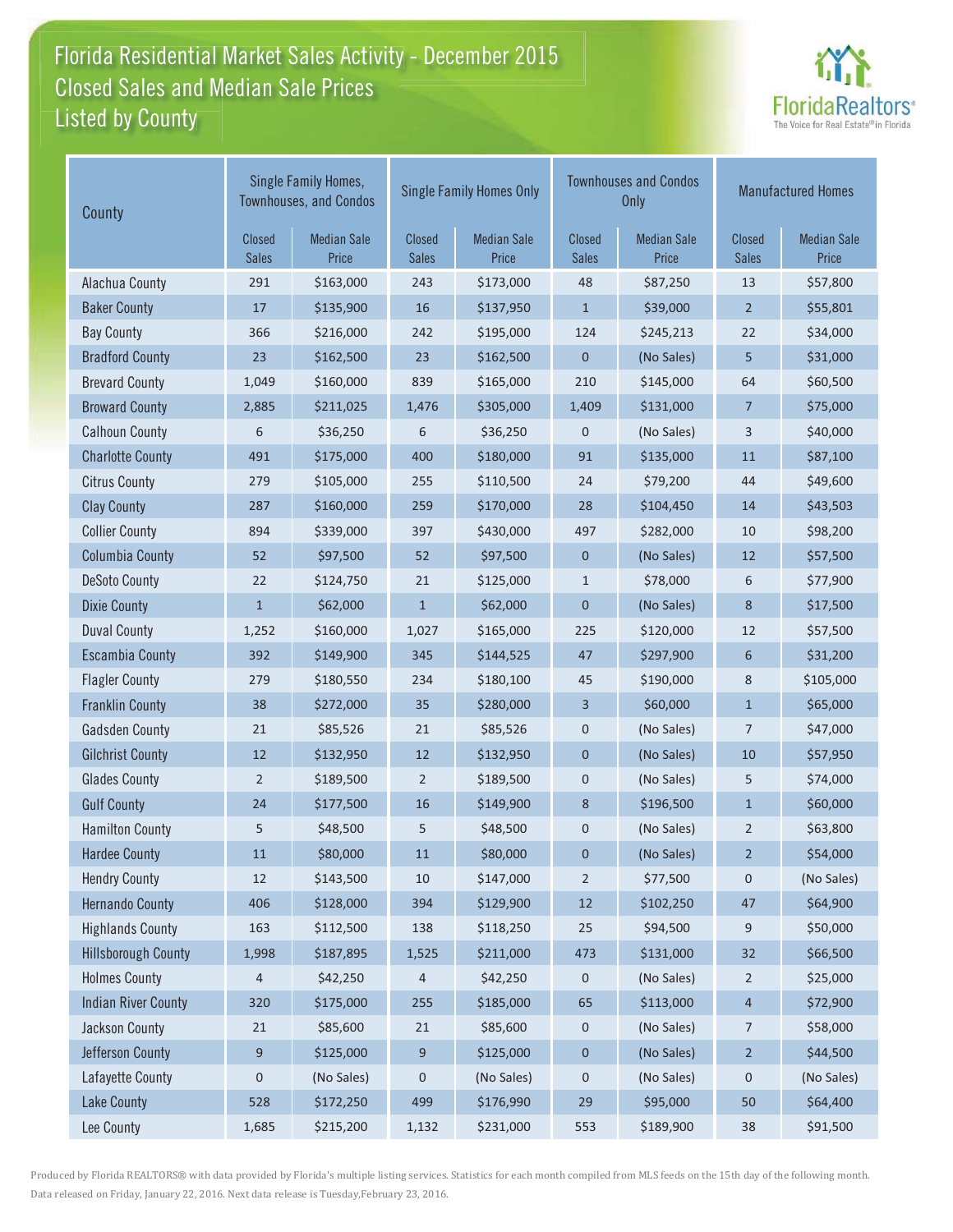# Florida Residential Market Sales Activity - December 2015 Closed Sales and Median Sale Prices  $\quad \equiv$ Listed by Zip Code (Grouped by County)\*



| County          | Zip Code               | Single Family Homes,<br><b>Townhouses, and Condos</b> |                               | <b>Single Family Homes Only</b> |                               |                             | <b>Townhouses and Condos</b><br><b>Only</b> | <b>Manufactured Homes</b>   |            |
|-----------------|------------------------|-------------------------------------------------------|-------------------------------|---------------------------------|-------------------------------|-----------------------------|---------------------------------------------|-----------------------------|------------|
|                 | Closed<br><b>Sales</b> | <b>Median Sale</b><br>Price                           | <b>Closed</b><br><b>Sales</b> | <b>Median Sale</b><br>Price     | <b>Closed</b><br><b>Sales</b> | <b>Median Sale</b><br>Price | <b>Closed</b><br><b>Sales</b>               | <b>Median Sale</b><br>Price |            |
| <b>Baker</b>    | 32087                  | 0                                                     | (No Sales)                    | $\pmb{0}$                       | (No Sales)                    | $\mathbf 0$                 | (No Sales)                                  | $\mathbf{1}$                | \$79,950   |
| <b>Baker</b>    | 32234                  | 0                                                     | (No Sales)                    | $\pmb{0}$                       | (No Sales)                    | $\pmb{0}$                   | (No Sales)                                  | $\pmb{0}$                   | (No Sales) |
| Bay             | 32401                  | 20                                                    | \$77,500                      | 18                              | \$77,500                      | $\overline{2}$              | \$146,500                                   | $\mathbf{1}$                | \$17,000   |
| Bay             | 32402                  | 0                                                     | (No Sales)                    | $\pmb{0}$                       | (No Sales)                    | $\pmb{0}$                   | (No Sales)                                  | $\mathbf 0$                 | (No Sales) |
| Bay             | 32403                  | 0                                                     | (No Sales)                    | $\mathsf 0$                     | (No Sales)                    | $\mathbf 0$                 | (No Sales)                                  | $\mathbf 0$                 | (No Sales) |
| Bay             | 32404                  | 46                                                    | \$143,000                     | 46                              | \$143,000                     | $\mathbf 0$                 | (No Sales)                                  | 5                           | \$26,000   |
| Bay             | 32405                  | 32                                                    | \$197,450                     | 32                              | \$197,450                     | $\pmb{0}$                   | (No Sales)                                  | $\mathbf 0$                 | (No Sales) |
| Bay             | 32406                  | 0                                                     | (No Sales)                    | 0                               | (No Sales)                    | $\mathbf 0$                 | (No Sales)                                  | $\mathbf 0$                 | (No Sales) |
| Bay             | 32407                  | 53                                                    | \$256,973                     | 34                              | \$256,973                     | 19                          | \$273,500                                   | $\overline{2}$              | \$64,250   |
| <b>Bay</b>      | 32408                  | 81                                                    | \$190,000                     | 36                              | \$195,000                     | 45                          | \$187,000                                   | 6                           | \$68,500   |
| Bay             | 32409                  | 11                                                    | \$188,000                     | 11                              | \$188,000                     | 0                           | (No Sales)                                  | 3                           | \$55,000   |
| Bay             | 32410                  | $\mathbf{0}$                                          | (No Sales)                    | $\mathbf 0$                     | (No Sales)                    | $\mathbf 0$                 | (No Sales)                                  | $\mathbf 0$                 | (No Sales) |
| Bay             | 32411                  | 0                                                     | (No Sales)                    | 0                               | (No Sales)                    | $\mathbf 0$                 | (No Sales)                                  | $\mathbf 0$                 | (No Sales) |
| Bay             | 32412                  | 0                                                     | (No Sales)                    | $\mathbf 0$                     | (No Sales)                    | $\mathbf 0$                 | (No Sales)                                  | $\mathbf{0}$                | (No Sales) |
| Bay             | 32413                  | 97                                                    | \$260,000                     | 41                              | \$259,088                     | 56                          | \$265,000                                   | $\mathbf 0$                 | (No Sales) |
| <b>Bay</b>      | 32417                  | $\mathbf 0$                                           | (No Sales)                    | $\boldsymbol{0}$                | (No Sales)                    | $\pmb{0}$                   | (No Sales)                                  | $\mathbf{0}$                | (No Sales) |
| Bay             | 32437                  | 0                                                     | (No Sales)                    | $\pmb{0}$                       | (No Sales)                    | $\mathbf 0$                 | (No Sales)                                  | $\mathbf 0$                 | (No Sales) |
| Bay             | 32438                  | 0                                                     | (No Sales)                    | $\mathbf 0$                     | (No Sales)                    | $\mathbf 0$                 | (No Sales)                                  | $\mathbf 0$                 | (No Sales) |
| Bay             | 32444                  | 25                                                    | \$206,000                     | 25                              | \$206,000                     | $\mathbf 0$                 | (No Sales)                                  | $1\,$                       | \$34,000   |
| Bay             | 32456                  | 3                                                     | \$150,000                     | $\mathbf{1}$                    | \$150,000                     | $\overline{2}$              | \$182,500                                   | $\mathbf 0$                 | (No Sales) |
| Bay             | 32461                  | 0                                                     | (No Sales)                    | 0                               | (No Sales)                    | $\pmb{0}$                   | (No Sales)                                  | 0                           | (No Sales) |
| <b>Bay</b>      | 32462                  | 0                                                     | (No Sales)                    | $\mathbf 0$                     | (No Sales)                    | $\mathbf 0$                 | (No Sales)                                  | $\mathbf 0$                 | (No Sales) |
| Bay             | 32466                  | $\overline{2}$                                        | \$107,500                     | $\overline{2}$                  | \$107,500                     | $\mathbf 0$                 | (No Sales)                                  | $\overline{2}$              | \$29,125   |
| <b>Bradford</b> | 32042                  | 0                                                     | (No Sales)                    | $\mathbf 0$                     | (No Sales)                    | $\mathbf 0$                 | (No Sales)                                  | $\mathbf{0}$                | (No Sales) |
| <b>Bradford</b> | 32044                  | $\mathbf{1}$                                          | \$307,500                     | $\mathbf{1}$                    | \$307,500                     | $\mathbf 0$                 | (No Sales)                                  | $\mathbf{1}$                | \$24,000   |
| <b>Bradford</b> | 32054                  | 0                                                     | (No Sales)                    | $\pmb{0}$                       | (No Sales)                    | $\mathbf 0$                 | (No Sales)                                  | $\mathbf 0$                 | (No Sales) |
| <b>Bradford</b> | 32058                  | 2                                                     | \$67,250                      | $\overline{2}$                  | \$67,250                      | 0                           | (No Sales)                                  | 0                           | (No Sales) |
| <b>Bradford</b> | 32083                  | 0                                                     | (No Sales)                    | 0                               | (No Sales)                    | $\boldsymbol{0}$            | (No Sales)                                  | 0                           | (No Sales) |
| <b>Bradford</b> | 32091                  | 10                                                    | \$74,650                      | 10                              | \$74,650                      | $\boldsymbol{0}$            | (No Sales)                                  | 3                           | \$65,000   |
| <b>Bradford</b> | 32622                  | 0                                                     | (No Sales)                    | $\boldsymbol{0}$                | (No Sales)                    | $\boldsymbol{0}$            | (No Sales)                                  | $\mathbf{1}$                | \$31,000   |
| <b>Bradford</b> | 32656                  | 4                                                     | \$214,000                     | 4                               | \$214,000                     | $\mathbf 0$                 | (No Sales)                                  | $\mathbf 0$                 | (No Sales) |
| <b>Bradford</b> | 32666                  | 6                                                     | \$175,000                     | 6                               | \$175,000                     | $\boldsymbol{0}$            | (No Sales)                                  | $\mathbf 0$                 | (No Sales) |
| <b>Bradford</b> | 32694                  | 0                                                     | (No Sales)                    | 0                               | (No Sales)                    | $\mathbf 0$                 | (No Sales)                                  | $\mathbf 0$                 | (No Sales) |
| <b>Brevard</b>  | 32754                  | 9                                                     | \$120,000                     | 9                               | \$120,000                     | $\boldsymbol{0}$            | (No Sales)                                  | $\boldsymbol{0}$            | (No Sales) |
| <b>Brevard</b>  | 32775                  | 0                                                     | (No Sales)                    | $\boldsymbol{0}$                | (No Sales)                    | $\boldsymbol{0}$            | (No Sales)                                  | $\mathbf 0$                 | (No Sales) |
| <b>Brevard</b>  | 32780                  | 73                                                    | \$113,700                     | 56                              | \$123,000                     | 17                          | \$60,000                                    | $\boldsymbol{0}$            | (No Sales) |
| <b>Brevard</b>  | 32781                  | 0                                                     | (No Sales)                    | 0                               | (No Sales)                    | 0                           | (No Sales)                                  | 0                           | (No Sales) |
| <b>Brevard</b>  | 32783                  | $\mathbf 0$                                           | (No Sales)                    | $\pmb{0}$                       | (No Sales)                    | $\pmb{0}$                   | (No Sales)                                  | 0                           | (No Sales) |

\* Statistics for each listed zip code are presented only for the portion of the zip code located inside the county specified.

As a result, some zip codes will appear in this list more than once if they cover areas in more than one county.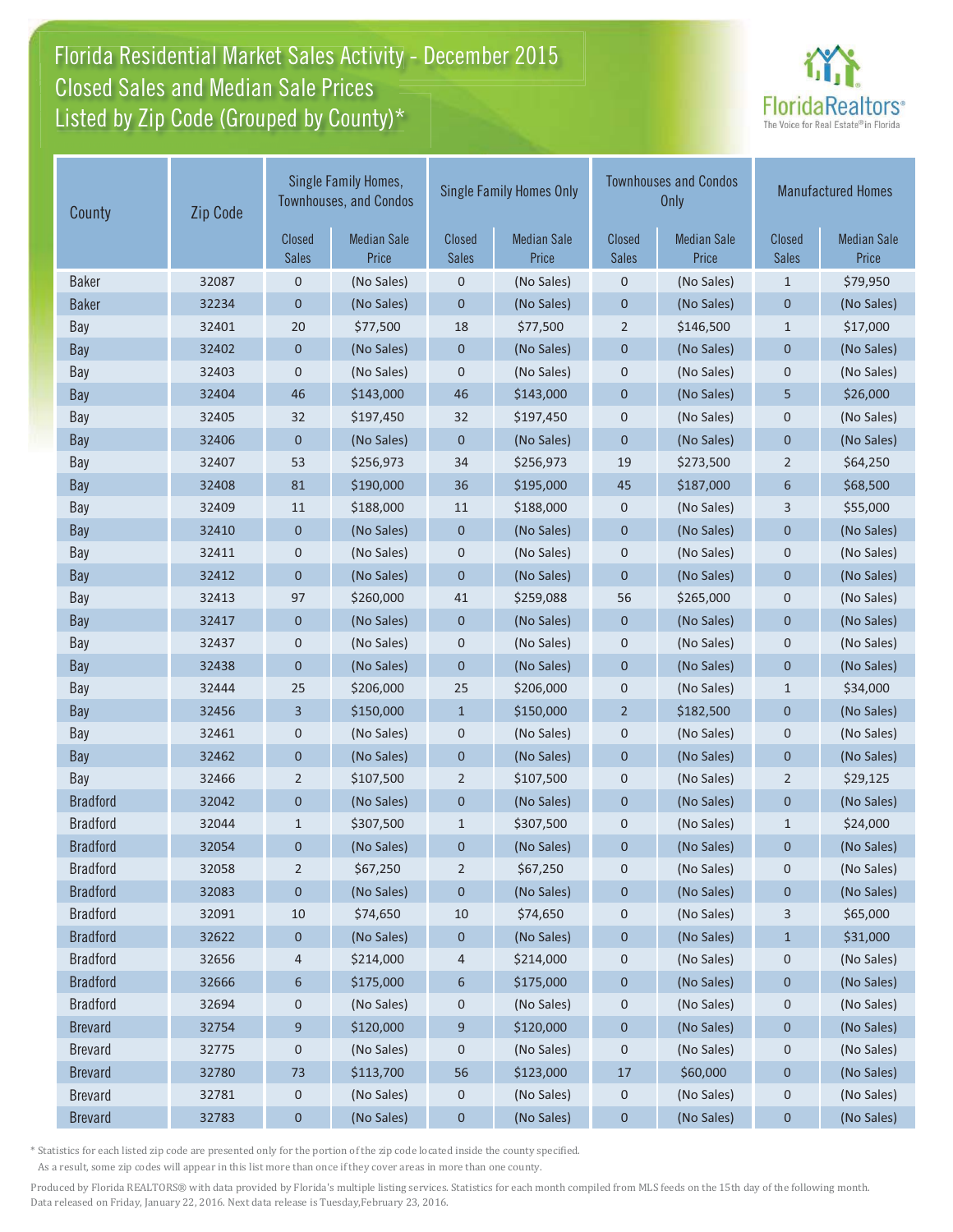# Florida Residential Market Sales Activity - December 2015 Closed Sales and Median Sale Prices  $\quad \equiv$ Listed by Zip Code (Grouped by County)\*



| County         | Zip Code | Single Family Homes,<br><b>Townhouses, and Condos</b> |                             | <b>Single Family Homes Only</b> |                             |                               | <b>Townhouses and Condos</b><br>Only | <b>Manufactured Homes</b> |                             |
|----------------|----------|-------------------------------------------------------|-----------------------------|---------------------------------|-----------------------------|-------------------------------|--------------------------------------|---------------------------|-----------------------------|
|                |          | <b>Closed</b><br>Sales                                | <b>Median Sale</b><br>Price | <b>Closed</b><br><b>Sales</b>   | <b>Median Sale</b><br>Price | <b>Closed</b><br><b>Sales</b> | <b>Median Sale</b><br>Price          | Closed<br><b>Sales</b>    | <b>Median Sale</b><br>Price |
| <b>Brevard</b> | 32796    | 38                                                    | \$94,500                    | 34                              | \$95,000                    | 4                             | \$27,250                             | $\mathbf{1}$              | \$55,000                    |
| <b>Brevard</b> | 32815    | $\mathbf 0$                                           | (No Sales)                  | $\pmb{0}$                       | (No Sales)                  | $\pmb{0}$                     | (No Sales)                           | 0                         | (No Sales)                  |
| <b>Brevard</b> | 32899    | 0                                                     | (No Sales)                  | 0                               | (No Sales)                  | $\mathbf 0$                   | (No Sales)                           | $\mathbf 0$               | (No Sales)                  |
| <b>Brevard</b> | 32901    | 26                                                    | \$125,750                   | 21                              | \$128,000                   | 5                             | \$125,000                            | $\mathbf 0$               | (No Sales)                  |
| <b>Brevard</b> | 32902    | 0                                                     | (No Sales)                  | 0                               | (No Sales)                  | $\mathbf 0$                   | (No Sales)                           | 0                         | (No Sales)                  |
| <b>Brevard</b> | 32903    | 29                                                    | \$325,000                   | 15                              | \$365,000                   | 14                            | \$280,000                            | $\mathbf 0$               | (No Sales)                  |
| <b>Brevard</b> | 32904    | 62                                                    | \$207,848                   | 55                              | \$218,000                   | $\overline{7}$                | \$85,000                             | $\overline{2}$            | \$65,000                    |
| <b>Brevard</b> | 32905    | 46                                                    | \$85,750                    | 33                              | \$100,000                   | 13                            | \$65,750                             | $\overline{7}$            | \$55,000                    |
| <b>Brevard</b> | 32906    | $\pmb{0}$                                             | (No Sales)                  | 0                               | (No Sales)                  | $\pmb{0}$                     | (No Sales)                           | $\mathbf 0$               | (No Sales)                  |
| <b>Brevard</b> | 32907    | 62                                                    | \$129,417                   | 62                              | \$129,417                   | $\mathbf 0$                   | (No Sales)                           | $\overline{7}$            | \$40,000                    |
| <b>Brevard</b> | 32908    | 23                                                    | \$135,000                   | 23                              | \$135,000                   | $\mathbf 0$                   | (No Sales)                           | $\mathbf 0$               | (No Sales)                  |
| <b>Brevard</b> | 32909    | 78                                                    | \$142,500                   | 77                              | \$145,000                   | $\mathbf{1}$                  | \$129,900                            | $\mathbf 0$               | (No Sales)                  |
| <b>Brevard</b> | 32910    | 0                                                     | (No Sales)                  | 0                               | (No Sales)                  | $\mathbf 0$                   | (No Sales)                           | $\mathbf 0$               | (No Sales)                  |
| <b>Brevard</b> | 32911    | $\pmb{0}$                                             | (No Sales)                  | $\mathbf 0$                     | (No Sales)                  | $\mathbf 0$                   | (No Sales)                           | $\mathbf{0}$              | (No Sales)                  |
| <b>Brevard</b> | 32912    | 0                                                     | (No Sales)                  | 0                               | (No Sales)                  | $\mathbf 0$                   | (No Sales)                           | $\mathbf 0$               | (No Sales)                  |
| <b>Brevard</b> | 32919    | $\mathbf 0$                                           | (No Sales)                  | $\pmb{0}$                       | (No Sales)                  | $\mathbf 0$                   | (No Sales)                           | $\mathbf 0$               | (No Sales)                  |
| <b>Brevard</b> | 32920    | 23                                                    | \$127,000                   | $\overline{2}$                  | \$263,000                   | 21                            | \$100,000                            | $\mathbf 0$               | (No Sales)                  |
| <b>Brevard</b> | 32922    | 14                                                    | \$66,450                    | 10                              | \$49,450                    | $\overline{4}$                | \$423,750                            | $\mathbf{1}$              | \$35,600                    |
| <b>Brevard</b> | 32923    | 0                                                     | (No Sales)                  | 0                               | (No Sales)                  | $\mathbf 0$                   | (No Sales)                           | $\mathbf 0$               | (No Sales)                  |
| <b>Brevard</b> | 32924    | $\mathbf 0$                                           | (No Sales)                  | $\pmb{0}$                       | (No Sales)                  | $\mathbf 0$                   | (No Sales)                           | $\mathbf 0$               | (No Sales)                  |
| <b>Brevard</b> | 32925    | 0                                                     | (No Sales)                  | 0                               | (No Sales)                  | $\pmb{0}$                     | (No Sales)                           | $\pmb{0}$                 | (No Sales)                  |
| <b>Brevard</b> | 32926    | 30                                                    | \$146,450                   | 29                              | \$147,500                   | $1\,$                         | \$80,000                             | 5                         | \$47,850                    |
| <b>Brevard</b> | 32927    | 51                                                    | \$114,204                   | 51                              | \$114,204                   | $\mathbf 0$                   | (No Sales)                           | 3                         | \$18,600                    |
| <b>Brevard</b> | 32931    | 37                                                    | \$315,000                   | 10                              | \$482,500                   | 27                            | \$265,000                            | $\mathbf{0}$              | (No Sales)                  |
| <b>Brevard</b> | 32932    | 0                                                     | (No Sales)                  | 0                               | (No Sales)                  | $\mathbf 0$                   | (No Sales)                           | $\mathbf 0$               | (No Sales)                  |
| <b>Brevard</b> | 32934    | 18                                                    | \$193,950                   | 18                              | \$193,950                   | $\mathbf 0$                   | (No Sales)                           | $\mathbf 0$               | (No Sales)                  |
| <b>Brevard</b> | 32935    | 64                                                    | \$114,500                   | 50                              | \$119,000                   | 14                            | \$81,250                             | $\mathbf 0$               | (No Sales)                  |
| <b>Brevard</b> | 32936    | 0                                                     | (No Sales)                  | 0                               | (No Sales)                  | $\mathbf 0$                   | (No Sales)                           | 0                         | (No Sales)                  |
| <b>Brevard</b> | 32937    | 72                                                    | \$269,250                   | 40                              | \$267,750                   | 32                            | \$272,500                            | 0                         | (No Sales)                  |
| <b>Brevard</b> | 32940    | 92                                                    | \$236,250                   | 77                              | \$265,000                   | 15                            | \$156,000                            | $\mathbf{1}$              | \$40,000                    |
| <b>Brevard</b> | 32941    | 0                                                     | (No Sales)                  | 0                               | (No Sales)                  | 0                             | (No Sales)                           | $\mathbf 0$               | (No Sales)                  |
| <b>Brevard</b> | 32949    | 8                                                     | \$275,000                   | 8                               | \$275,000                   | $\boldsymbol{0}$              | (No Sales)                           | $\mathbf 0$               | (No Sales)                  |
| <b>Brevard</b> | 32950    | 10                                                    | \$222,500                   | 10                              | \$222,500                   | $\mathbf 0$                   | (No Sales)                           | $\mathbf 0$               | (No Sales)                  |
| <b>Brevard</b> | 32951    | 36                                                    | \$360,000                   | 24                              | \$427,875                   | 12                            | \$187,000                            | $\mathbf{1}$              | \$88,000                    |
| <b>Brevard</b> | 32952    | 35                                                    | \$185,800                   | 29                              | \$186,000                   | 6                             | \$65,000                             | $\mathbf 0$               | (No Sales)                  |
| <b>Brevard</b> | 32953    | 37                                                    | \$200,000                   | 31                              | \$220,000                   | 6                             | \$68,000                             | $\pmb{0}$                 | (No Sales)                  |
| <b>Brevard</b> | 32954    | 0                                                     | (No Sales)                  | 0                               | (No Sales)                  | $\mathbf 0$                   | (No Sales)                           | 0                         | (No Sales)                  |
| <b>Brevard</b> | 32955    | 64                                                    | \$198,500                   | 53                              | \$213,000                   | 11                            | \$130,000                            | $\mathbf{1}$              | \$56,000                    |

\* Statistics for each listed zip code are presented only for the portion of the zip code located inside the county specified.

As a result, some zip codes will appear in this list more than once if they cover areas in more than one county.